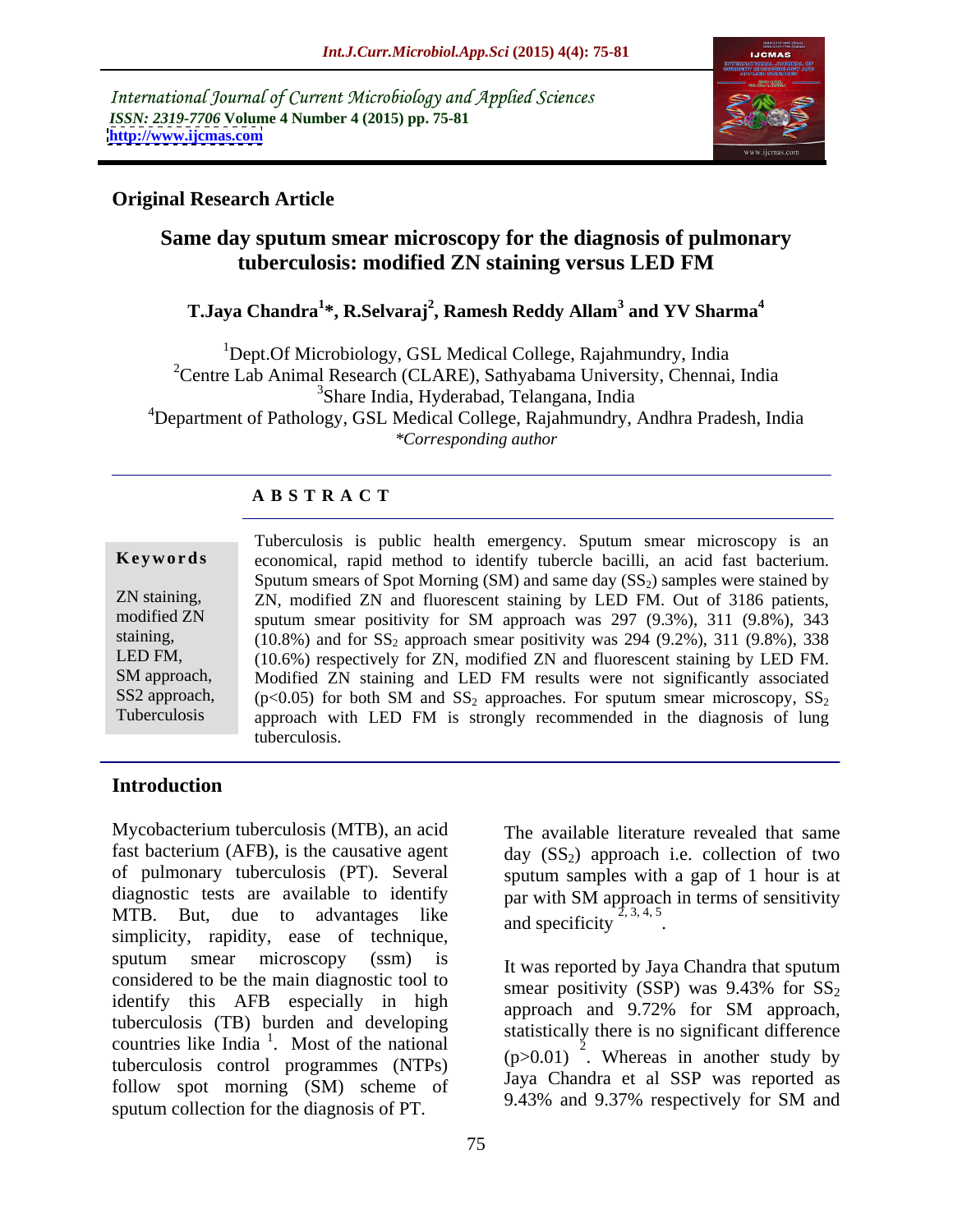$SS<sub>2</sub>$  approaches, statistically not significant  $(p>0.01)$ <sup>3</sup>. Though statistically there is no importance of submission of sputum sample. significant difference, but ethically we The visual difference between sputum and should not miss even a single case of tuberculosis (TB). Van den et al reported that modified ZN (MZN) staining i.e. 15 minutes primary staining step with 1% basic fuchsin (BF) might be superior to 0.3% BF for 5 minutes. This was confirmed by Jaya and the individuals were informed to provide Chandra et al that SSP was  $9.43\%$ ,  $9.8\%$  for the time of first sixt to the here is a set of section of  $\frac{1}{2}$ . SM approach and  $9.37\%$ ,  $9.8\%$  for  $SS_2$  and the finite of first visit to the hospital,  $S_2$  is approach respectively with ZN and MZN staining techniques<sup>3</sup>. Sample. M sample was collected after

incidence is over 2 million annually  $\overline{a}$ . With this high TB burden, the infrastructure and man power also has to be increased proportionately for better management of NTPs. Due to high work load, the lab technicians (LTs) may not spend sufficient time on ZN staining, this may influence the the on  $\Sigma N$  staining, this may influence the suitable parameters of  $\frac{9}{2}$ . Second smear was stained by smear results. In addition to this, WHO technical advisory group for TB  $MZN$  method and third slide was stained recommended that fluorescent microscopy (FM) using Light Emitting Diode (LED) is<br>an alternative for conventional ZN an alternative for conventional ZN around stickers, so that the microscopist is microscopy. With this back ground in the the second in the second in the model of sine and stalling technique, thus present study ZN staining, MZN staining, fluorescent staining (FS) with LED FM were used to identify PT in SM and  $SS_2$  **Smear preparation**: A new unscratched

This study was conducted in the department of Microbiology, GSL Medical College, Rajahmundry from January 2011 to October 2014. Study protocol was approved by the Institutional Ethics and Research **ZN staining** 9 : Smears, flooded with filtered the presence of witness was taken from all the volunteers who participated in the study. Individuals aged 18 years or above were

<sup>6</sup> This was confirmed by Java and All the individuals were informed to provide staining techniques<sup>3</sup>.<br>
High TB burden countries like India, the after collecting 2 spot samples, patients <sup>7</sup> W<sub>ith</sub> were provided with pre labeled sample  $\frac{1}{2}$ . With were provided with the labeled sample All the individuals were explained about the importance of submission of sputum sample. The visual difference between sputum and saliva was demonstrated. They were also explained how to produce a good quality sputum sample in local language with practical demonstration. Finally they were explained to provide 5 ml of sputum sample. three sputum samples, i.e. spot sample (S) at the time of first visit to the hospital,  $S_2$  is second spot collected one hour after S getting up from bed early in the morning. After collecting 2 spot samples, patients containers to collect M samples at home.

<sup>8</sup> With this heak ground in the not aware of smear staining technique, thus Immediately after collection, three smears were prepared with each sample on new glass slide and one slide was stained with standard ZN technique as per RNTCP MZN method <sup>3</sup> and third slide was stained with FS<sup>10</sup> as per RNTCP guidelines. After staining slides were covered with wrap around stickers, so that the microscopist is avoiding bias.

approaches.<br>Smear was selected for sinear preparation.<br>Smear was prepared with sterile loop. A **Material and Methods** speed smear is spread evenly, over a size of **Smear preparation**<sup>9</sup>: A new unscratched **Smear preparation**: A new unscratched<br>slide was selected for smear preparation. 2X3 cm and is neither too thick nor too thin. This was allowed to air dry for 15 to 30 minutes and fixed by passing it over a blue flame  $3 - 4$  times.

Committee. An informed written consent in 1% carbol fuchsin (CF) were heated until it included in the study. was used to decolorize the smears for 2 to 4 was steaming and left to steam for five minutes. After rinsing the slides with a gentle stream of water, 25% sulphuric acid min and if necessary decolorization step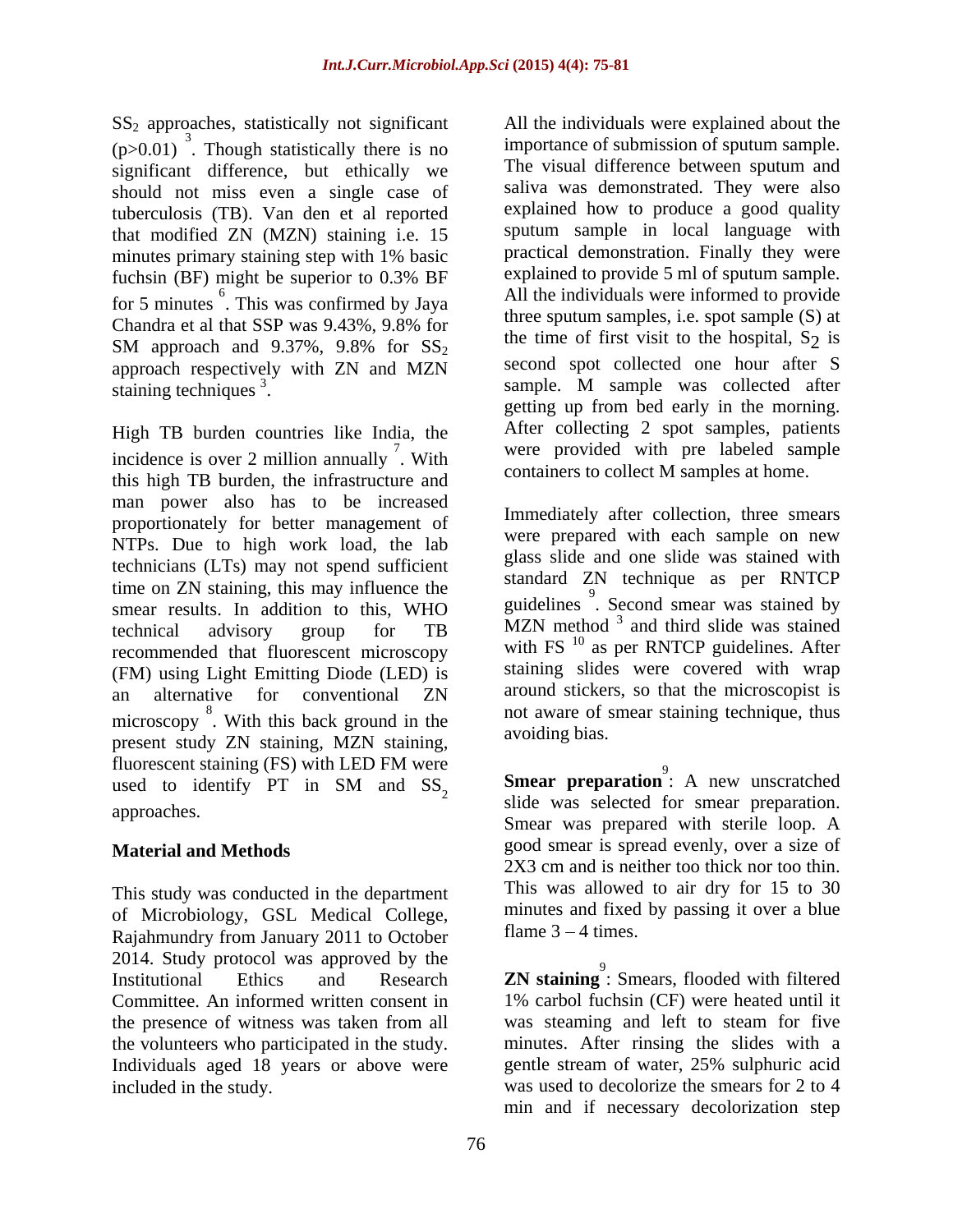may be repeated for another  $1 - 3$  min. The setup. Due to loss of wages they do not slides were rinsed as above and come for repeated ssm. So SM approach

of standard ZN staining, except the primary  $\frac{13}{2}$ staining step by using 1% CF was for 15

rack without touching each other. Initially auramine-phenol, left for  $7 - 10$  minutes. Then slides were washed well with running water, taking care to control the flow of To overcome the dropouts, TB is diagnosed water so as to prevent washing away the smear. Decolorized by covering completely Gene X pert, Loop mediated isothermal with acid-alcohol for 2 minutes, twice and washed well with running water, as before to remove the acid alcohol. Counter stained with 0.1% potassium permanganate for 30 seconds, washed as before with water. Then slides were air dried and observed under diagnosis of PT especially in the developing

## **Result and Discussion**

included in the study. Out of this 142 (4.3%) were dropped out. The remaining  $3186$  FM, the difference was statistically not nations' results were given. For SM significant ( $p<0.05$ ). The diagnostic approach SSP was 297 (9.3%), 311 (9.8%), accuracy is very similar  $(10.8\%$  and  $10.6\%$ <br>343 (10.8%) and for SS<sub>2</sub> approach SSP was respectively) for SM and SS<sub>2</sub> approaches 343 (10.8%) and for  $SS_2$  approach SSP was 294 (9.2%), 311 (9.8%), 338 (10.6%) respectively for ZN, MZN and FS by LED  $\leq 0.05$ ). However efforts to improve the FM (Table I). MZN and FS techniques were smear sensitivity by altering FM (Table I). MZN and FS techniques were smear sensitivity by altering the

More than 90% of TB cases occur in low staining were  $20.3\%$  and  $20.6\%$  (p=0.64) and middle income countries  $(LMICs)^{11}$  and<br>around 70 – 90% of ssm examinations take the developing countries like India usually and 17% respectively for ZN and LED FM people refuse to visit hospital / health care

counterstained with 0.1% methylene blue for leads to default. In this context the diagnosis 30 seconds. The slides were then washed, air of PT may not possible, cause delay in dried and examined under oil immersion. initiation of treatment. It was reported by **MZN** staining<sup>3</sup>: This is very similar to that  $\qquad$  can spread disease  $10 - 12$  members per : This is very similar to that  $\qquad \qquad \text{can spread disease } 10 - 12 \text{ members per}$ min.<br>current study the dropout rate was 4.3% and **FS**<sup>10</sup>: Slides should be placed on the staining The Mas 15% in one of the south indian study<br>The Mas 15% in one of the south indian study<br>The Mas 15% in one of the south indian study slides were flooded with freshly filtered reported to be  $52\%$  <sup>15</sup>. These dropout rates come for repeated ssm. So SM approach WHO that each individual with active TB annum This reflects the countries  $13 \quad \ldots \quad \ldots$ . This reflects the countries development and financial statuses. In the current study the dropout rate was 4.3% and it was 13% in one of the south Indian study <sup>14</sup>. Among the SSP patients, after submitting first sputum sample the default cases were . These dropout rates were much more in the field conditions  $2$ . .

40X objective. countries like India. by rapid / early diagnostic techniques like Amplification (LAMP) etc. These rapid diagnostic techniques are very costly. Hence for most of NTPs, ssm is the only weapon to diagnose this white plague. At this juncture  $SS<sub>2</sub>$  is the only alternative for rapid

During the study period 3328 patients were was 9.8%, 10.8% and for SS<sub>2</sub> approach patients' results were given. For SM significant (p<0.05). The diagnostic not significantly associated in SM and  $SS_2$  concentration of reagents also did not approaches (p<0.05) (Table: II, III). worked<sup>16</sup>. Maryline bonnet<sup>17</sup> study stated around 70 90% of ssm examinations take LED FM did not increase the sensitivity. But place in 22 high TB burden countries <sup>12</sup>. In Ben J Marais et al reported the SSP as 14% In the current study SSP for SM approach was 9.8%, 10.8% and for SS<sub>2</sub> approach approach 9.8%, 10.6% respectively for ZN & LED FM, the difference was statistically not significant (p<0.05). The diagnostic accuracy is very similar (10.8% and 10.6% respectively) for SM and  $SS_2$  approaches with LED FM (Chi square is 0.0411, p <0.05). However efforts to improve the ZN smear sensitivity by altering the concentration of reagents also did not  $17 \quad 1 \quad 1$ study stated that the detection yield of LED FM and ZN staining were 20.3% and 20.6% (p=0.64) respectively and the authors also coated that Ben J Marais et al reported the SSP as 14% and 17% respectively for ZN and LED FM 18 and the contract of the contract of the contract of the contract of the contract of the contract of the contract of the contract of the contract of the contract of the contract of the contract of the contract of the con .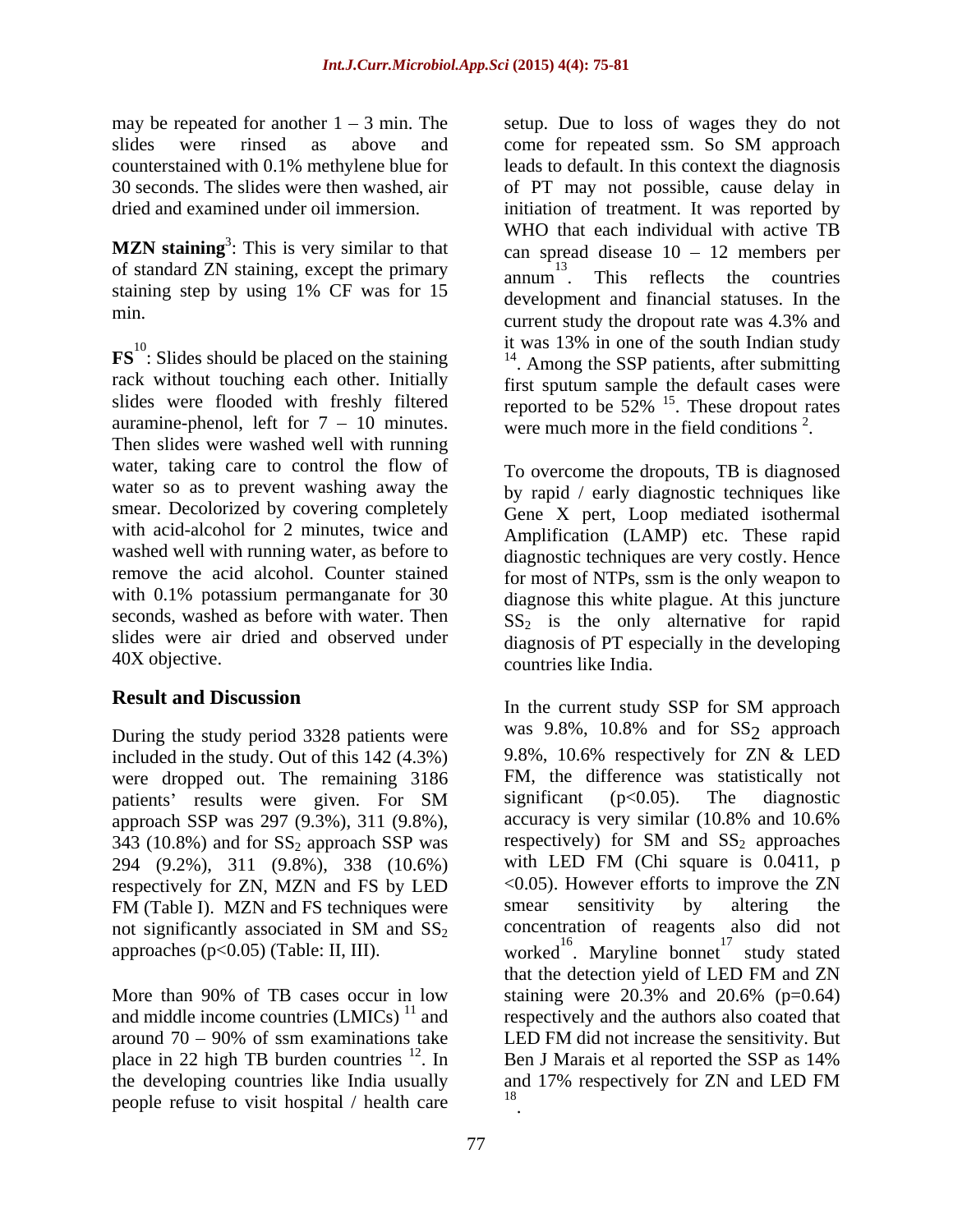#### *Int.J.Curr.Microbiol.App.Sci* **(2015) 4(4): 75-81**

| Approach               | <b>Staining</b> | <b>Scanty</b> | $1+$  |       |                | Any      | <b>Negative</b> | <b>Total</b>      |
|------------------------|-----------------|---------------|-------|-------|----------------|----------|-----------------|-------------------|
|                        |                 | (%)           | (%)   | (%)   | (%)            | positive | (%)             |                   |
|                        |                 |               |       |       |                | (9/0)    |                 |                   |
|                        | ZN              | 102           | 82    |       | $\overline{A}$ | 307      | 2879            | 3186              |
|                        |                 | (3.2)         | (2.5) | (2.4) | (1.5)          | (9.6)    | (90.4)          |                   |
|                        | <b>MZN</b>      | 98            | 63    | 87    | 63             | 311      | 2875            | 3186              |
| $\mathbf{S}\mathbf{M}$ |                 | (3.1)         | (2)   | (2.7) | (2)            | (9.8)    | (90.2)          |                   |
|                        | <b>FS</b>       | 117           | 76    | 83    | 67             | 343      | 2843            | $\overline{3186}$ |
|                        |                 | (3.7)         | (2.4) | (2.6) | (2.1)          | (10.8)   | (89.2)          |                   |
|                        | ZN              | 124           | 74    | 61    | 45             | 304      | 2882            | 3186              |
|                        |                 | (3.9)         | (2.3) | (1.9) | (1.4)          | (9.6)    | (90.4)          |                   |
|                        | <b>MZN</b>      | 110           | 76    | 66    | 59             | 311      | 2875            | 3186              |
| SS <sub>2</sub>        |                 | (3.4)         | (2.4) | (2.1) | (1.8)          | (9.8)    | (90.2)          |                   |
|                        | <b>FS</b>       | 101           | 89    | 83    | 65             | 338      | 2848            | 3186              |
|                        |                 | (3.2)         | (2.8) | (2.6) |                | (10.6)   | (89.4)          |                   |

## **Table.1** Staining results for SM and SS2 approaches

SM: Spot Morning approach, SS2: Same day approach, ZN: Ziehl Neelsen, MZN: Modified Ziehl Neelsen, FS: Fluorescent staining

|                |                | <b>MZN</b> staining |                |                 |                 |            |              |                   |  |  |
|----------------|----------------|---------------------|----------------|-----------------|-----------------|------------|--------------|-------------------|--|--|
|                | <b>Scanty</b>  |                     | $2+$           | $3+$            | Any             | <b>Neg</b> | <b>Total</b> | <b>Statistics</b> |  |  |
|                | (%)            | (9/0)               | (%)            | (%)             | positive        | (%)        | (%)          |                   |  |  |
|                |                |                     |                |                 | (9/0)           |            |              |                   |  |  |
| Scanty $(\% )$ | 84(2.6)        |                     | $\sim$         |                 | 91(2.9)         | 26         | 117          |                   |  |  |
|                |                | (0.2)               | (0.06)         |                 |                 | (0.8)      | (3.7)        |                   |  |  |
| $1+(96)$       | 14(0.4)        | 56                  |                | - U             | $70\,$<br>(2.2) |            | 76           |                   |  |  |
|                |                | (1.8)               |                |                 |                 | (0.2)      | (2.4)        |                   |  |  |
| $2+(9)$        | $\overline{0}$ |                     | 78             | $5\overline{)}$ | 83(2.6)         |            | 83           | Chi square        |  |  |
|                |                |                     | (2.4)          | (0.2)           |                 |            | (2.6)        | value             |  |  |
| $3+(96)$       | $\Omega$       | $\sim$              | $\overline{ }$ | 58              | 67<br>(2.1)     |            | 67           | 1.7488,           |  |  |
| <b>FS</b>      |                | (0.06)              | (0.2)          | (1.8)           |                 |            | (2.1)        | P value           |  |  |
| Any positive   | 98(3.1)        | 63                  | 87             | 63              | 311(9.8)        | 32         | 343          | 0.186528          |  |  |
| (9/0)          |                | (2)                 | (2.7)          | (2)             |                 | (1)        | (10.8)       |                   |  |  |
| <b>Neg</b>     | $\Omega$       |                     |                |                 |                 | 2843       | 2843         |                   |  |  |
|                |                |                     |                |                 |                 | (89.2)     | (89.2)       |                   |  |  |
| Total $(\% )$  | 98(3.1)        | 63                  | 87             | 63              | 311(9.8)        | 2875       | 3186         |                   |  |  |
|                |                | (2)                 | (2.7)          | (2)             |                 | (90.2)     | (100)        |                   |  |  |

### **Table.2** Smear results of SM approach

As per the above table, FS and MZN techniques were significantly not associated in SM approach (p<0.05)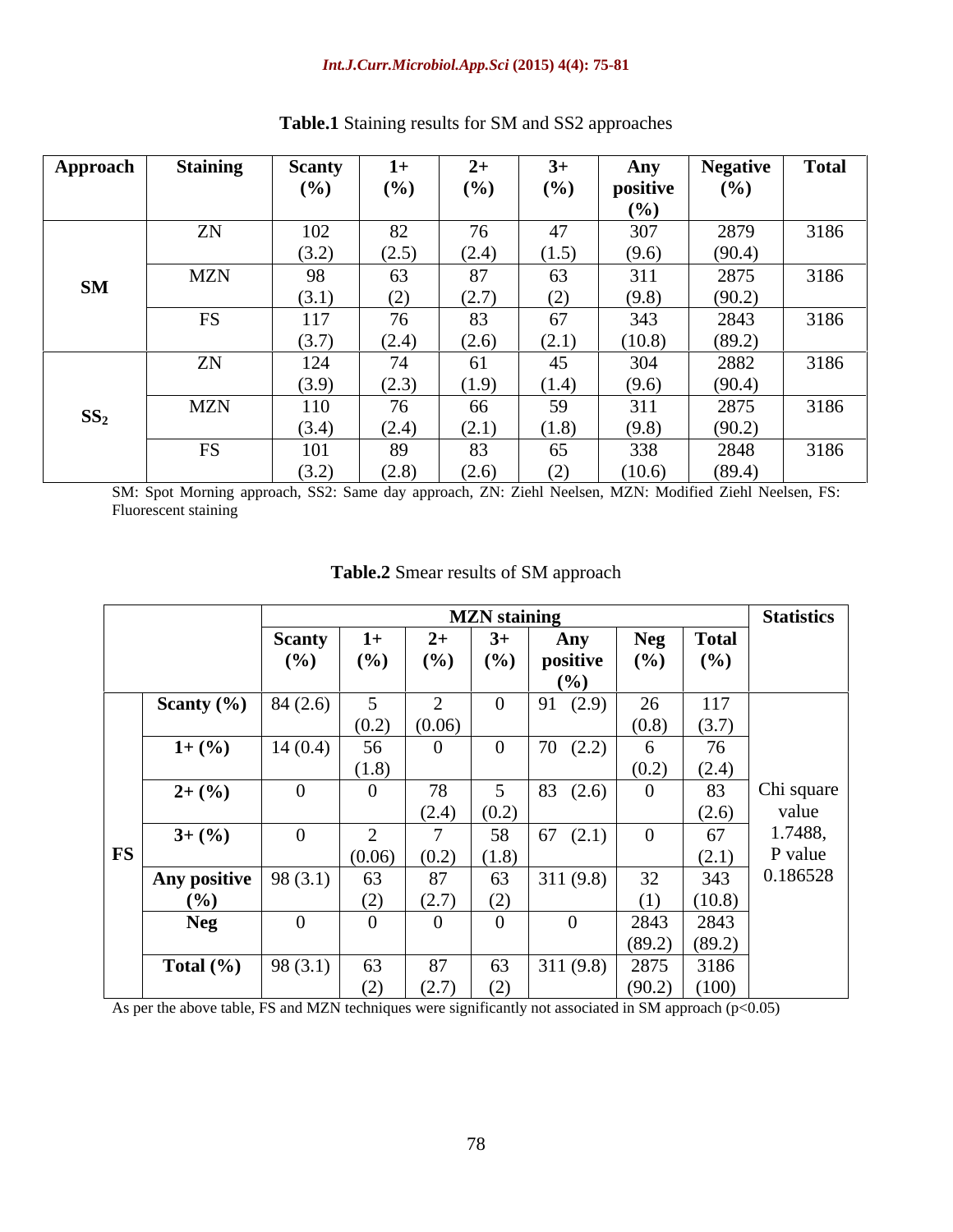|               |               |                          | <b>Statistics</b> |                 |       |                 |                |              |            |
|---------------|---------------|--------------------------|-------------------|-----------------|-------|-----------------|----------------|--------------|------------|
|               |               | <b>Scanty</b>            | $1+$              | $2+$            | $3+$  | Any             | <b>Neg</b>     | <b>Total</b> |            |
|               |               | (%)                      | (%)               | (%)             | (%)   | <b>Positive</b> | (%)            | (%)          |            |
|               |               |                          |                   |                 |       | (%)             |                |              |            |
|               | <b>Scanty</b> | 103                      |                   |                 |       | 106             | 24             | 130          |            |
|               | (%)           | (3.2)                    | (0.1)             |                 |       | (3.3)           | (0.8)          | (4.1)        |            |
|               | $1+(%)$       | $\overline{\phantom{0}}$ | 69                | $\epsilon$      |       | 81              | $\sim$         | 84           |            |
|               |               | (0.2)                    |                   | (0.2)           |       | (2.5)           | (0.1)          | (2.6)        |            |
|               |               |                          | (2.2)             |                 |       |                 |                |              | Chi square |
|               | $2+(9)$       | $\sim$                   |                   | 61              |       | 73 $(2.3)$      | $\overline{0}$ | 73           | value      |
|               |               |                          | (0.1)             | $(1.9)$ $(0.3)$ |       |                 |                | (2.3)        | 1.2506     |
| $\mathbf{FS}$ | $3+(9/6)$     |                          | $\Omega$          |                 | 51    | 51<br>(1.6)     | $\bf{0}$       | 51           | P value    |
|               |               |                          |                   |                 | (1.6) |                 |                | (1.6)        | 0.263429   |
|               | Any           | 110                      | 76                | 66              | 59    | 311(9.8)        | 27             | 338          |            |
|               | positive      | (3.4)                    | (2.4)             | (2)             | (1.9) |                 | (0.8)          | (10.6)       |            |
|               | (%)           |                          |                   |                 |       |                 |                |              |            |
|               | Neg $(\% )$   |                          | $\overline{0}$    |                 |       | $\Omega$        | 2848           | 2848         |            |
|               |               |                          |                   |                 |       |                 | (89.4)         | (89.4)       |            |
|               | <b>Total</b>  | 110                      | 76                | 66              | 59    | 311             | 2875           | 3186         |            |
|               |               |                          |                   |                 |       |                 |                |              |            |

**Table.3** Smear results of SS2 approach

As per the above table, FS and MZN techniques were significantly not associated in SS2 approach  $(p<0.05)$ .

Whereas Cuevas LE et al reported that LED reported the pooled sensitivity for LED FM FM has higher sensitivity than ZN smear, was 73%, 69% respectively for SM and  $SS_2$ with two smears per patient, the sensitivity approaches. But the specificity was low was 72.8%, 65.8% and with 3 smears per  $(93\%)$  for LED FM, than ZN  $(98\%)$ . Low patient the sensitivity was 77% & 70.5% specificity of LED FM resulted in respectively for LED FM and ZN staining <sup>19</sup> specificantly higher number of patients

LED FM. Cuevas LE et al reported that with two LED FM and 2 ZN smears per patient specificity was 90.9% & 98%, with three LED FM and three ZN smears per patient specificity was  $88.1\%$  &  $96.5\%$ <sup>19</sup>. Maryline low specificity (95.9%) when compared with ZN staining (96.7%)  $^{17}$ .

approaches by J.Lucian Davis reported that the pooled sensitivity for ZN staining was 64%, 63% respectively  $5$ . The authors also

respectively for LED FM and ZN staining  $\frac{1}{2}$ . significantly higher number of patients<br>being treated. Not only the correct and rapid<br>Lower specificity is the major drawback of diagnosis of TB but also treatment to corr reported the pooled sensitivity for LED FM was 73%, 69% respectively for SM and  $SS_2$  $5<sub>z</sub>$ . Low specificity of LED FM resulted in being treated. Not only the correct and rapid diagnosis of TB but also treatment to correct needy is also very important.

 $19 \times 11$   $10 \times 11$   $10 \times 11$   $10 \times 11$   $10 \times 11$   $10 \times 11$   $10 \times 11$   $10 \times 11$   $10 \times 11$   $10 \times 11$   $10 \times 11$   $10 \times 11$   $10 \times 11$   $10 \times 11$   $10 \times 11$   $10 \times 11$   $10 \times 11$   $10 \times 11$   $10 \times 11$   $10 \times 11$   $10 \times 11$   $10 \times 11$  . Maryline field conditions. Because if first sputum Bonnet et al also reported that LED FM has smear results are negative, the LTs may not with  $2N$  staining  $(96.7%)$ <sup>17</sup>. remembering the results of the first smear. with ZN staining  $(96.7\%)$ <sup>1'</sup>.<br>
The meta analysis study on SM and SS<sub>2</sub> energy and SS<sub>2</sub> energy seem involvement of LTs. As a part purpose, no involvement of LTs. As a part <sup>5</sup>. The authors also slides were rechecked by the senior author. Manipulation of the sputum smear results is the major drawback of  $SS_2$  especially in the smear results are negative, the LTs may not be motivated to screen the second smear by But the current study is purely for research purpose, no involvement of LTs. As a part of internal quality control, all the positive slides and randomly 25% of the negative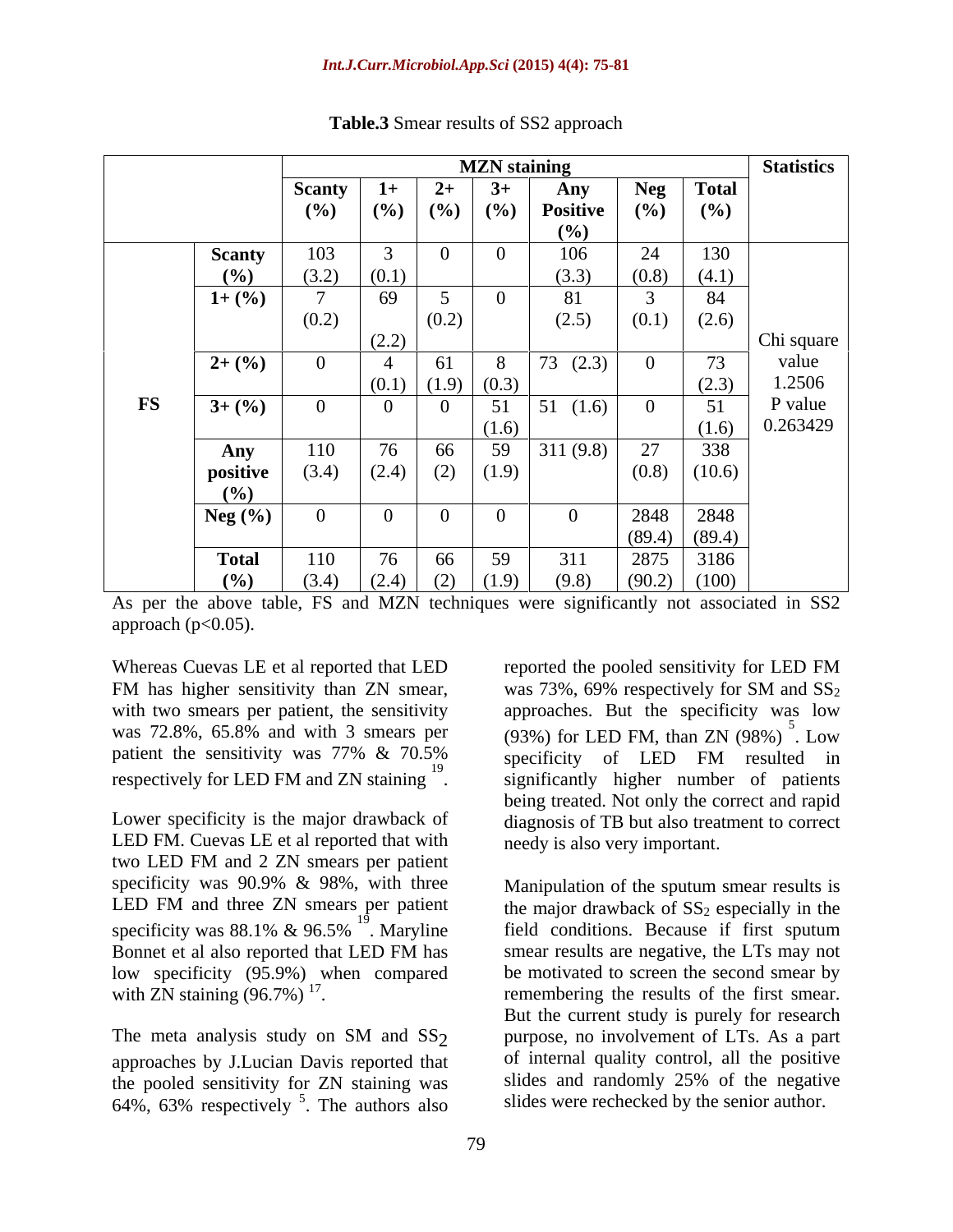As per WHO policy Gene X pert is likely to be used for sputum smear negative (SSN) cases to confirm PT. With  $SS_2$  approach 153-6. SSN patients can be evaluated on the same 4. Cuevas LE, Yassin MA, Al Sonboli N, day by Gene X pert. This is the added Lawson L, Arbide I et al. A multi advantage of SS<sub>2</sub> approach among SSN Country Non Inferiority cluster

Threat of nosocomial infections due to long time hospital stay, improvement of 2011; 8 (7): e1000443. infrastructure facilities and low specificity 5. are draw backs of  $SS_2$  approach. In spite of minor disadvantages  $SS_2$  approaches is accuracy of same day microscopy<br>strongly recommended due to significant versus standard microscopy strongly recommended due to significant versus standard microscopy for operational advantages like increased sensitivity, reduction in laboratory work load, rapidity in smear reading. Hence NTPs / WHO may have to consider  $SS_2$  approach 6. with LED FM in the diagnosis of PT in areas where sufficient infrastructure and man power are available. smears for AFB under filed conditions.

#### **Acknowledgement** 1127 - 1133.

This study was accepted by National AIDS control Organization (NACO), Government microscopy: The roa<br>of India, under fellowship category. diagnosis. Lung India of India, under fellowship category. diagnosis. Lung India 2013; 30 (3):

- 1. T.Jaya Chandra, A.Ramesh Reddy, R.Selvaraj, YV Sharma. MODS assay among HIV TB co infected individuals in a tertiary care hospital, Andhra
- 2. T.Jaya Chandra. Same day sputum
- 3. Chandra TJ, Raj RS, Sharma YV. Same

diagnosis of pulmonary tuberculosis in a microscopy centre at Rajahmundry. Indian J Of Med Microbiol 2014; 32: 153-6.

- cases. Randomized Trial of Frontloaded 4. Cuevas LE, Yassin MA, Al Sonboli N,<br>Lawson L, Arbide I et al. A multi Country Non Inferiority cluster Smear Microscopy for the diagnosis of Pulmonary Tuberculosis. PLoS Med
	- 5. Davis JL, Cattamanchi A, Cuevas LE, Hopewell PC, Steingart KR. Diagnostic accuracy of same day microscopy versus standard microscopy for pulmonary tuberculosis: a systematic review and meta analysis. Lancet infect. Dise 2013; 13: 147-154.
	- 6. A.Van Deun, A. Hamid Salmin, K.J.M. Aung et al. Performance of variations of carbol fuchsin staining of sputum Int. J Tuberc Lung Dis 2005; 9(10): 1127 - 1133.
	- 7. Sitanshu Sekhar Kar, Archana Ramalingam. Same day sputum microscopy: The road in tuberculosis diagnosis. Lung India 2013; 30 (3): 226-227.
- **References** 6. International Union against for rapid diagnosis of Tuberculosis microscopy in low income countries. 8. International Union against Tuberculosis and Lung Disease Technical guide 2000. Sputum examination for tuberculosis by direct Paris; International Union against Tuberculosis and Lung Disease.
	- Pradesh, Pakistan J. Of Chest Medicine 9. RNTCP Central TB Division. Manual (Accepted for publication). The for Laboratory Technicians. New Delhi, smear microscopy approach for the Services, Ministry of Health and Family diagnosis of pulmonary tuberculosis in Welfare, 1998. a microscopy center at Rajahmundry. [\(http://www.tbcindia.org/LABMANUA](http://www.tbcindia.org/LABMANUA) Ind. J. Of Tuber. 2012; 59: 141-144. L.pdf), accessed on  $22<sup>nd</sup>$  January 2013. for Laboratory Technicians. New Delhi, India: Directorate General of Health Welfare, 1998.
	- day sputum smear microscopy approach Fluorescence Microscopy. Revised with modified ZN staining for the National Tuberculosis Control 10. Manual for Sputum Smear Fluorescence Microscopy. Revised National Tuberculosis Control